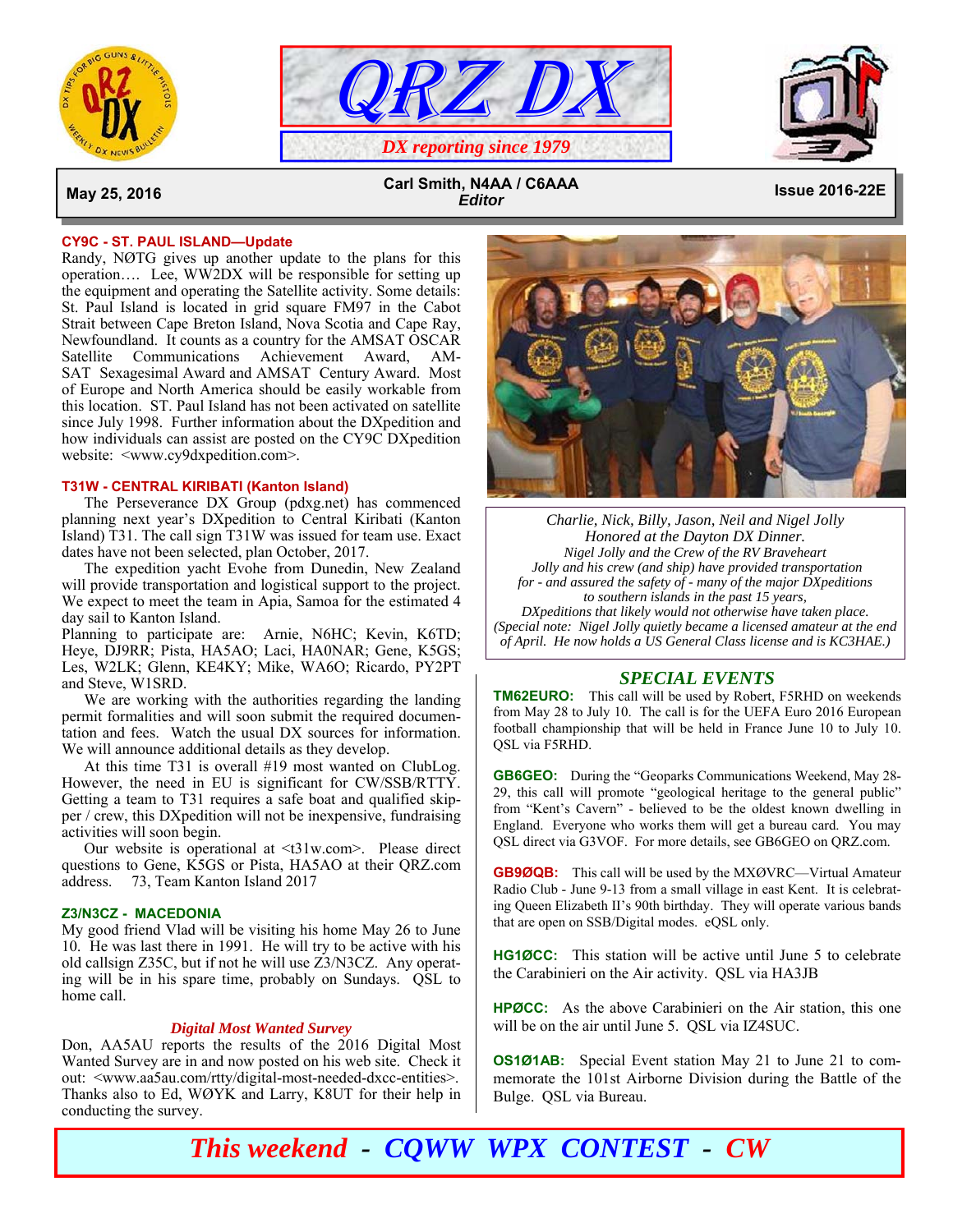# *IOTA NEWS*

 The IOTA net meets on 14260 kHz at 1300 UTC on Saturdays and 21260 at 1300 UTC Sundays. CW - 28040, 24920, 21040, 18098, 14040, 10114, 7030 and 3530 kHz;

SSB - 28560, 28460, 24950, 21260, 18128, 14260, 7055 and 3765 kHz.

 **AF-004 - FUERTEVENTURA ISL (EA8/DG5LAC):** Mike will be working 40-10 SSB May 28 to June 10. QSL to home call. Log will be uploaded to LoTW, eQSL and WWFF.

 **AF-004 - LANZAROTE ISL (EA8/ON4BCV/p):** Kim will work HF + 6 May 22-29. QSL to home call.

 **EU–??? - ICELAND (TF):** Dave, EI9FBB and Col, MMØNDX will activate EU-021; EU-071 & EU-168 May 26-30, depending on weather. Activity will be "holiday style" on 20/17 SSB. QSL TF/ EI9FBB—to home call and TF/MMØNDX-QSL via MØOXO.

### *CQ ANNOUNCES 2016 HALL OF FAME INDUCTEES*

 CQ magazine announced its 2016 Hall of Fame inductees, two new inductees to the CQ Contest Hall of Fame and 21 new members of the CQ Amateur Radio Hall of Fame.

#### *The CQ Amateur Radio Hall of Fame*

 The following honors those, whether licensed hams or not, who have made significant contributions to amateur radio; and those amateurs who have made significant contributions either to amateur radio, to their professional careers or to some other aspect of life on our planet. The 2016 inductees (listed alphabetically) are:

Bob Arnold, N2JEU (SK); Grant Bingeman, KM5RG (SK); Bob Carpenter, W3OTC (SK); David Dary, W5ZAX; Matt Ettus, N2MJI; Terry Fox, WB4FJI; Elmer "Bud" Frohardt, Jr., W9DY (SK); Fred Gissoni, K4JLX (SK);

Ken Kellerman, K2AOE; Keith Lamonica, W7DXX; George Mitchell, K6ZE (SK); Les Mitchell, G3BHK (SK); William Moerner,

WN6I; Leigh Orf, KG4ULP;

Joe Rudi, NK7U; Wes Schum, W9DYV (SK);

Garry Shandling, ex-KQ6KA/KD6OY (SK);

Mason Southwirth, ex-W1VLH (SK); Boris Stepanov, RU3AX (ex-UW3AX);

Rufus Turner, W3LF (SK); Perry Williams, W1UED (SK).

#### *CQ DX and Contest and DX Halls of Fame*

 The CQ DX and Contest Halls of Fame honor those amateurs who not only excel in personal performance in these major areas of amateur radio but who also "give back" to the hobby in outstanding ways.

 Nigel Jolly and the Crew of the RV Braveheart - Jolly and his crew (and ship) have provided transportation for - and assured the safety of many of the major DXpeditions to southern islands in the past 15 years, DXpeditions that likely would not otherwise have taken place.

*(Special note: Nigel Jolly quietly became a licensed amateur at the end of April. He now holds a US General Class license and is KC3HAE.)* 

 Roger Balister, G3KMA - As manager of the Islands on the Air program since 1985, Roger has seen IOTA grow from a few hundred early participants to more than 10,000 today, making it one of the most popular award programs in amateur radio.

#### *The 2016 inductees to the CQ Contest Hall of Fame are:*

 Tod Olson, KØTO - Tod is the founding editor of the National Contest Journal and has served the general amateur radio community as an ARRL Section Manager, Vice Director, Division Director and International Affairs Vice President

 Richard Strand, KL7RA (SK) - A radio astronomer taking advantage of the quiet of the northern latitudes for his research, Rich Strand built and maintained highly competitive contest stations in a very difficult environment and was, for many hams, their first (or only) CQ Zone 1 contact.

 Formal inductions to the CQ Contest and DX Halls of Fame were conducted in conjunction with the Dayton Hamvention® in May.

 Contest Hall of Fame presentations were made at the Dayton Contest Dinner by CQ World Wide DX Contest Director Randy Thompson, K5ZD.

 DX Hall of Fame inductions were conducted at the Dayton DX Dinner on our behalf by noted DXers and CQ DX Hall of Fame members Bob Allphin, K4UEE, and Ralph Fedor, KØIR.

Our thanks to all and congratulations to the inductees!

 **EU-174 - THASSOS ISL (SW8WW):** Laci, HAØHW will again be active here May 26 to June 6. He will work mostly CW with some SSB/RTTY on  $40-10+6$ . He may get on for the WPX contest. QSL to home call or use OQRS at ClubLog.

 **NA-143 - GALVESTON ISL (K5KUA/5):** Joe will be here again May 27 to June 1 working the HF bands. QSL to home call.

## *DXtra's*

 **5B/DL9MWG - CYPRUS:** Ralph will be working mostly CW on 80-10 until June 4. QSO to home call.

**\* 5WØCOW - SAMOA:** Tom, KCØW will be moving from American Samoa to Samoa around June 15 and has been issued this callsign. Check his KCØW QRZ.com page for latest info. He plans to stay on Samoa for about a month before moving on to Tokelau for a few months. Remember he only works CW. QSL direct to his home call.

 **E51ADT - SOUTH COOK:** Frank, VK3ADT is active from Rarotonga Island until May 27th. He will operate HF Bands using a Kenwood TS-50 transceiver with AT-50 tuner. QSL via home call.

 **FY/F6CKD - FR. GUIANA:** Gerard will be here until June 15, working the HF bands. QSL to home call.

 **HS - THAILAND (E2X) :** A team of operators from the HSDXA will be on Chang Island (AS-125) June 3-5 checking propagation and location for the IOTA contest in July. QSL via E2ØGMY, LoTW.

 **J6/WO1X - ST. LUCIA:** Tom will active May 22-28 operating "holiday style" using QRP with an FT817. Be patient, he has little pileup experience. He plans to work 40-10 and will upload the log to LoTW in a few weeks. QSL to home call.

 **PZ5ØX - SURINAME:** Olle, OHØXX will be here May 23 to June 1. He will work 160 - 10m mainly CW. QSL via home call, OQRS, LOTW.

 **SV8/DK7TX - GREECE:** Oliver will work the HF bands from Corfu in the Mathraki Island June 5-10. QSO to home call.

 **V7 - MARSHALL ISL:** Bert, CX3AN will be here June 2- 7 signing V73HA. He will be working 40—6 meters on CW/ SSB. QSL via EB7DX.

 **VP2V/K6TOP - BR. VIRGIN ISL:** Kevin will be active from Tortola Island May 27 to June 15. He will operate on HF Bands including activity in CQ WPX CW Contest 28 - 29 May 2016 as VP2VGG. QSL via home call direct, or use LOTW.

 **VQ9RA - CHAGOS:** Randy, WW6RG plans to be on the air here May 25-30. He will be running QRP on HF bands. QSL to home call.

 **XW - LAOS:** Champ, E21EIC will be here May 27 to June 1, primarily for the WPX contest using **XW1IC**. QSL using LoTW or OQRS.

 **ZF2MN - CAYMAN ISL:** John, 2MØJMN will use this call June 3-17. He will work various HF bands. QSL via MØOXO OQRS.

## **QSLs Received:**

 W4JS: 5V7TH via OQRS; 7Z1JA and A93JA via KE5JA. W7KCN and others: VP8STI.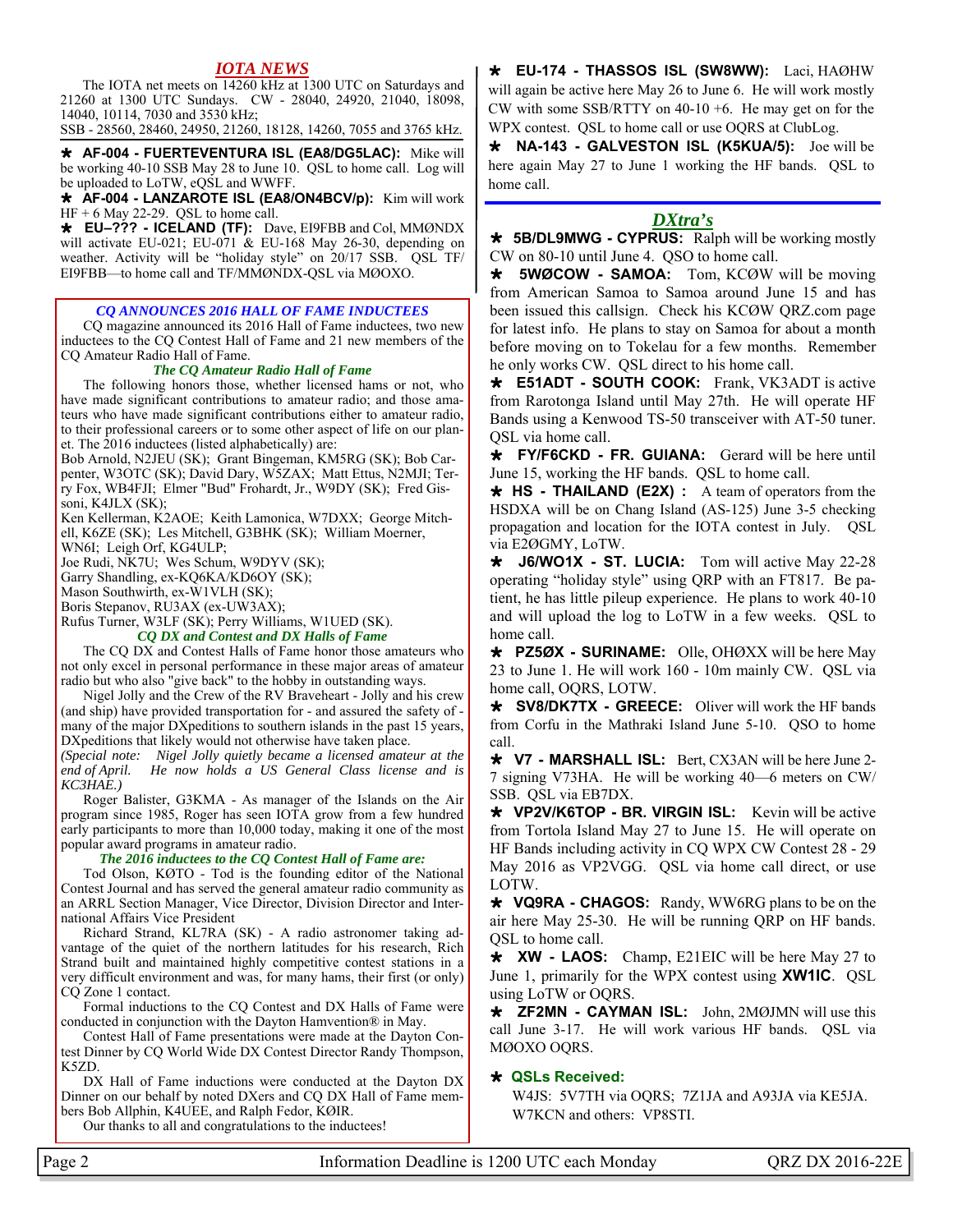|                   |                           |      |       | <b>QSN FORMAT: Call</b><br>Freq.<br><b>SEND INFO via Email to: dxadmin@dxpub.net</b> | Time (UTC)     |       |         | Date (May) | <b>Reporter (State/Call Area)</b> |                                                |      |    |       |
|-------------------|---------------------------|------|-------|--------------------------------------------------------------------------------------|----------------|-------|---------|------------|-----------------------------------|------------------------------------------------|------|----|-------|
| 4Ø Meter          | $CM$                      |      |       | 2Ø Meter                                                                             | <b>Digital</b> |       |         |            | 20 Meter                          | <b>SSB</b>                                     |      |    |       |
| C6AKV             | 7029                      | 0235 | 23 AL | 9A1AA                                                                                | 14072          | 2040  | 17 IL   |            | EC1AJL                            | 14330                                          | 2318 |    | 21 TN |
| KH8/KCØW          | 7036                      | 1128 | 22 FL | AH6V                                                                                 | 14072          | 09129 | 18      | - IL       | EW2W                              | 14215                                          | 2153 |    | 20 TN |
| OL7ØØKAREL        | 7019                      | 0315 | 23 FL | C31MF                                                                                | 14072          | 1358  | $17$ IL |            | F4HQZ                             | 14237                                          | 2239 |    | 21 GA |
| SV5/DL3DRN        | 7022                      | 0319 | 21 FL | CX7BBR                                                                               | 14071          | 0043  | 19      | -IL        | G4UJS                             | 14237                                          | 2321 |    | 19 GA |
| VK9NT             | 7028                      | 1120 | 22 FL | EA6VQ                                                                                | 14071          | 2156  | 18      | - IL       | <b>HBØAFVL</b>                    | 14197                                          | 2216 |    | 20 GA |
| ZA/S56X           | 7021                      | 0230 | 23 AL | EI6ZZO                                                                               | 14071          | 0236  | 18      | - IL       | <b>ILØVSY</b>                     | 14265                                          | 2309 |    | 18 GA |
| 4Ø Meter          | <b>SSB</b>                |      |       | ES3BR                                                                                | 14071          | 1905  | $17$ IL |            | IU4CHE                            | 14262                                          | 2251 |    | 20 GA |
| FB4EW             | 7180                      | 0247 | 16 TN | HP1ALX                                                                               | 14071          | 0043  | 18      | IL.        | <b>MIØNWA</b>                     | 14248                                          | 0047 |    | 20 GA |
| SV1FJF            | 7170                      | 0401 | 19 TN | HR1EPZ                                                                               | 14072          | 2101  | 18      | L          | OL7ØØKAREL                        | 14269                                          | 2113 |    | 22 FL |
| 3Ø Meter          | $\underline{\mathbf{cw}}$ |      |       | <b>KL7IWC</b>                                                                        | 14072          | 0236  | 19      | - IL       | OM3CGN                            | 14282                                          | 2132 |    | 19 GA |
| 9H3SQ             | 10107                     | 2217 | 16 FL | LA9VPA                                                                               | 14070          | 1813  | 19      | - IL       | OM <sub>5</sub> XX                | 14276                                          | 2232 |    | 19 GA |
| LY5W              | 10109                     | 0047 | 21 FL | LU1QS                                                                                | 14071          | 0108  | 17      | - IL       | <b>PYØNY</b>                      | 14250                                          | 2247 |    | 20 TN |
| VK9NT             | 10140                     | 1145 | 22 FL | OA4CN                                                                                | 14070          | 1452  | 18      | - IL       | SV3CQY                            | 14260                                          | 1832 |    | 17 MD |
| <b>YJØCS</b>      | 10123                     | 1049 | 19 FL | OE1KYA                                                                               | 14072          | 1259  | 17      | - IL       | T77LA                             | 14205                                          | 2116 |    | 19 MD |
| 20 Meter          | $CM$                      |      |       | OK8LEO                                                                               | 14071          | 1357  | $17$ IL |            | TA2DX                             | 14289                                          | 2204 |    | 20 TN |
| 3B8CF             | 14028                     | 0326 | 18 IL | OM3DM                                                                                | 14072          | 1559  | 17      | - IL       | TF2MSN                            | 14198                                          | 2134 |    | 18 MD |
| 3B8CF             | 14026                     | 1311 | 23 MD | OZ1QX                                                                                | 14071          | 1232  | $17$ IL |            | UN9L                              | 14190                                          | 0120 |    | 19 TN |
| 4J1926HR          | 14015                     | 2211 | 16 FL | S57ULI                                                                               | 14072          | 1854  | 17      | - IL       | VU2RCT                            | 14203                                          | 0129 |    | 19 TN |
| 4Z5AD             | 14015                     | 1237 | 18 MD | SV2HYB                                                                               | 14071          | 2137  | 17      | - IL       | ZA/S56X                           | 14255                                          | 2144 |    | 20 GA |
| 7Z1JA             | 14026                     | 0023 | 23 MD | VK6LC                                                                                | 14071          | 0126  | 19      | - IL       | 17 Meter                          | $\underline{\mathbf{C}}\underline{\mathbf{W}}$ |      |    |       |
| 7Z1JA             | 14021                     | 0057 | 23 AL | XE2ST                                                                                | 14072          | 2208  | 18      | - IL       | FM5FJ                             | 18071                                          | 2200 |    | 20 FL |
| 9K2MU             | 14039                     | 1750 | 20 MD | YO4GIY                                                                               | 14072          | 1243  | $17$ IL |            | GJ4FOC                            | 18077                                          | 1537 |    | 16 FL |
| 9M6XRO            | 14008                     | 1157 | 20 MD | YV7BMZ                                                                               | 14072          | 2222  | 18      | IL.        | R16DNK                            | 18086                                          | 1430 |    | 19 FL |
| AX7CW             | 14021                     | 0429 | 16 IL | ZF1DM                                                                                | 14071          | 0020  | 20      | - IL       | SV9DJO                            | 18072                                          | 2007 |    | 21 FL |
| <b>E74X</b>       | 14014                     | 2053 | 18 AZ | 20 Meter                                                                             | <b>SSB</b>     |       |         |            | 17 Meter                          | <b>SSB</b>                                     |      |    |       |
| HC <sub>5</sub> A | 14018                     | 0001 | 16 IL | 3V8CB                                                                                | 14245          | 1243  |         | 18 MD      | CT3BH                             | 18140                                          | 2223 | 20 | GA    |
| II2MM             | 14019                     | 2109 | 18 AZ | 4J3J                                                                                 | 14157          | 1902  | 17      | MD         | 15 Meter                          | $\underline{\mathbf{C}}\mathbf{W}$             |      |    |       |
| JM7OLW            | 14012                     | 1201 | 20 MD | 4L7D                                                                                 | 14200          | 1743  | 20      | <b>MD</b>  | TY2AC                             | 21011                                          | 1857 |    | 17 MD |
| <b>LZ1867SEI</b>  | 14013                     | 2103 | 18 IL | 4X/AE4FH                                                                             | 14202          | 030   |         | 23 MD      | ZD7BG                             | 21020                                          | 1148 |    | 20 MD |
| RA <sub>2</sub> F | 14042                     | 2151 | 18 MD | 7X2JV                                                                                | 14179          | 1741  |         | 20 MD      | 15 Meter                          | <b>SSB</b>                                     |      |    |       |
| TA3D              | 14020                     | 2101 | 18 IL | 7Z1TT                                                                                | 14255          | 1901  |         | 21 MD      | HK3TK                             | 21260                                          | 1927 |    | 21 MD |
| TF3JB             | 14007                     | 2105 | 18 IL | A41NW                                                                                | 14195          | 2114  | 19      | MD         | 12 Meter                          | $\underline{\mathbf{cw}}$                      |      |    |       |
| TF3JB             | 14018                     | 2132 | 18 MD | A61HA                                                                                | 14272          | 1747  |         | 20 MD      | FM5FJ                             | 24894                                          | 2146 |    | 20 FL |
| ZA/S56X           | 14016                     | 0051 | 23 AL | A61Q                                                                                 | 14240          | 1749  |         | 20 MD      | J68GU                             | 24894                                          | 2135 |    | 20 FL |
| ZA/S56X           | 14027                     | 2207 | 20 FL | A71FJ                                                                                | 14245          | 1745  |         | 20 MD      | RTTY                              |                                                |      |    |       |
|                   |                           |      |       | CT3BH                                                                                | 14222          | 0032  |         | 23 MD      | VK9NT                             | 7031                                           | 1059 |    | 23 FL |
|                   |                           |      |       | CT3BH                                                                                | 14218          | 2235  | 19      | GA         | J68GU                             | 14093                                          | 2157 |    | 19 FL |
|                   |                           |      |       | CT3BH                                                                                | 14252          | 0058  |         | 21 FL      | PYØNY                             | 14086                                          | 0118 |    | 20 FL |

# **Propagation Forecast**

*May* 26 AN 23 AN 24 AN 25 AN 26 AN 27 AN 28 HN 29 BN AN = Above Normal GeoMag Level (Quiet) A Index = 0-7; K Index = 0-1 BN = Below Normal GeoMag Level (Minor Storm) A Index = 30-49; K Index = 4 HN = High Geomag Level (Unsettled) A Index = 8-15; K Index = 2